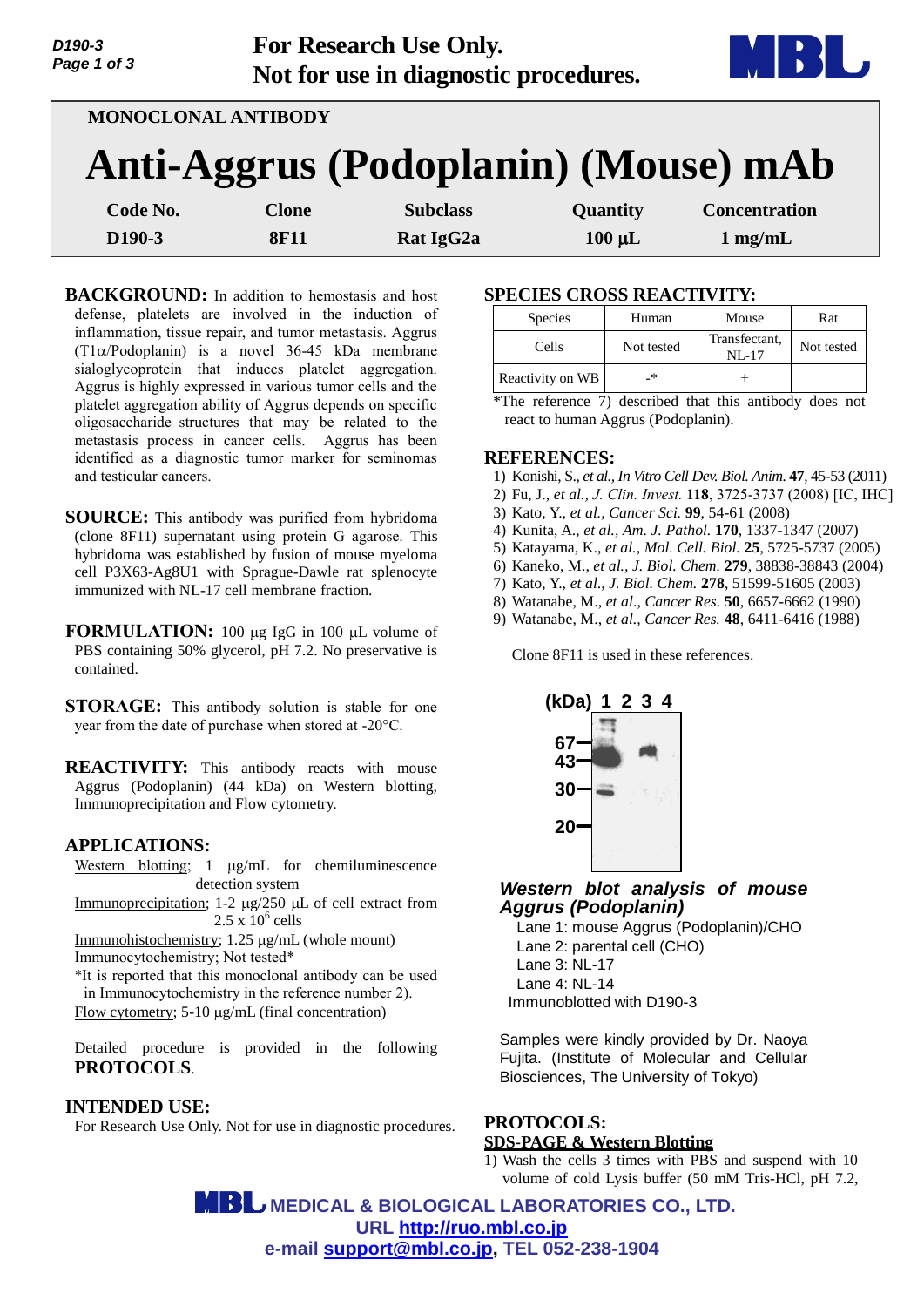250 mM NaCl, 0.1% NP-40, 2 mM EDTA, 10% glycerol) containing appropriate protease inhibitors. Incubate it at 4°C with rotating for 30 minutes, then sonicate briefly (up to 10 seconds).

- 2) Centrifuge the tube at 12,000 x g for 10 minutes at 4°C and transfer the supernatant to another tube. Measure the protein concentration of the supernatant and add the Lysis buffer to make 8 mg/mL solution.
- 3) Mix the sample with equal volume of Laemmli's sample buffer.
- 4) Boil the samples for 2 minutes and centrifuge. Load 10  $\mu$ L of the sample per lane in a 1 mm thick SDS-polyacrylamide gel for electrophoresis.
- 5) Blot the protein to a polyvinylidene difluoride (PVDF) membrane at 1 mA/ $\text{cm}^2$  for 1 hour in a semi-dry transfer system (Transfer Buffer: 25 mM Tris, 190 mM glycine, 20% MeOH). See the manufacture's manual for precise transfer procedure.
- 6) To reduce nonspecific binding, soak the membrane in 5% skimmed milk (in PBS, pH 7.2) for 1 hour at room temperature, or overnight at 4°C.
- 7) Incubate the membrane with primary antibody diluted with PBS, pH 7.2 containing 1% skimmed milk as suggest in the **APPLICATIONS** for 1 hour at room temperature. (The concentration of antibody will depend on condition.)
- 8) Wash the membrane with PBS (5 minutes x 6 times).
- 9) Incubate the membrane with 1:10,000 Anti-IgG (Rat) pAb-HRP (MBL; code no. IM-0825) diluted with 1% skimmed milk (in PBS, pH 7.2) for 1 hour at room temperature.
- 10) Wash the membrane with PBS (5 minutes x 6 times).
- 11) Wipe excess buffer on the membrane, then incubate it with appropriate chemiluminescence reagent for 1 minute. Remove extra reagent from the membrane by dabbing with paper towel, and seal it in plastic wrap.
- 12) Expose to an X-ray film in a dark room for 3 minutes. Develop the film as usual. The condition for exposure and development may vary.

(Positive controls for Western blotting; Transfectant and NL-17)

### **Immunoprecipitation**

- 1) Wash the cells 3 times with PBS and suspend with 10 volume of cold Lysis buffer (50 mM Tris-HCl pH 7.2, 250 mM NaCl, 0.1% NP-40, 2 mM EDTA, 10% glycerol) containing appropriate protease inhibitors. Incubate it at 4°C with rotating for 30 minutes, then sonicate briefly (up to 10 seconds).
- 2) Centrifuge the tube at 12,000 x g for 10 minutes at 4°C and transfer the supernatant to another tube.
- 3) Add primary antibody as suggest in the **APPLICATIONS** into 250 µL of the supernatant. Mix well and incubate with gentle agitation for 30-120 minutes at  $4^{\circ}$ C. Add 20 µL of 50% protein G agarose beads resuspended in the cold Lysis buffer. Mix well and incubate with gentle agitation for 60 minutes at 4°C.
- 4) Wash the beads 3-5 times with the cold Lysis buffer (centrifuge the tube at 2,500 x g for 10 seconds).
- 5) Resuspend the beads in 20  $\mu$ L of Laemmli's sample buffer, boil for 3-5 minutes, and centrifuge for 5 minutes. Use 10 uL/lane for the SDS-PAGE analysis. (See **SDS-PAGE & Western blotting**.)

(Positive control for Immunoprecipitation; NL-17)



# *Immunoprecipitation of mouse Aggrus (Podoplanin)*

Sample: NL-17 Lane 1: Rat IgG2a (isotype control) (M081-3) Lane 2: D190-3 Immunoblotted with D190-3

Sample was kindly provided by Dr. Naoya Fujita. (Institute of Molecular and Cellular Biosciences, The University of Tokyo)

### **Flow cytometric analysis for floating cells**

We usually use Fisher tubes or equivalents as reaction tubes for all step described below.

- 1) Wash the cells 3 times with washing buffer [PBS containing 2% fetal calf serum (FCS) and  $0.1\%$  NaN<sub>3</sub>].
- 2) Resuspend the cells with washing buffer  $(5x10^6)$ cells/mL).
- 3) Add 50  $\mu$ L of the cell suspension into each tube, and centrifuge at 500 x g for 1 minute at room temperature (20~25°C). Remove supernatant by careful aspiration.
- 4) Add 10  $\mu$ L of normal goat serum containing 1 mg/mL normal human IgG and  $0.1\%$  NaN<sub>3</sub> to the cell pellet after tapping. Mix well and incubate for 5 minutes at room temperature.
- 5) Add 40  $\mu$ L of the primary antibody at the concentration of as suggest in the **APPLICATIONS** diluted in the washing buffer. Mix well and incubate for 30 minutes at room temperature.
- 6) Add 1 mL of the washing buffer followed by centrifugation at 500 x g for 1 minute at room temperature. Remove supernatant by careful aspiration.
- 7) Add 30  $\mu$ L of 1:100 Anti-IgG (Rat) pAb-FITC (MBL code no. IM-0827) diluted with the washing buffer. Mix well and incubate for 15 minutes at room temperature.